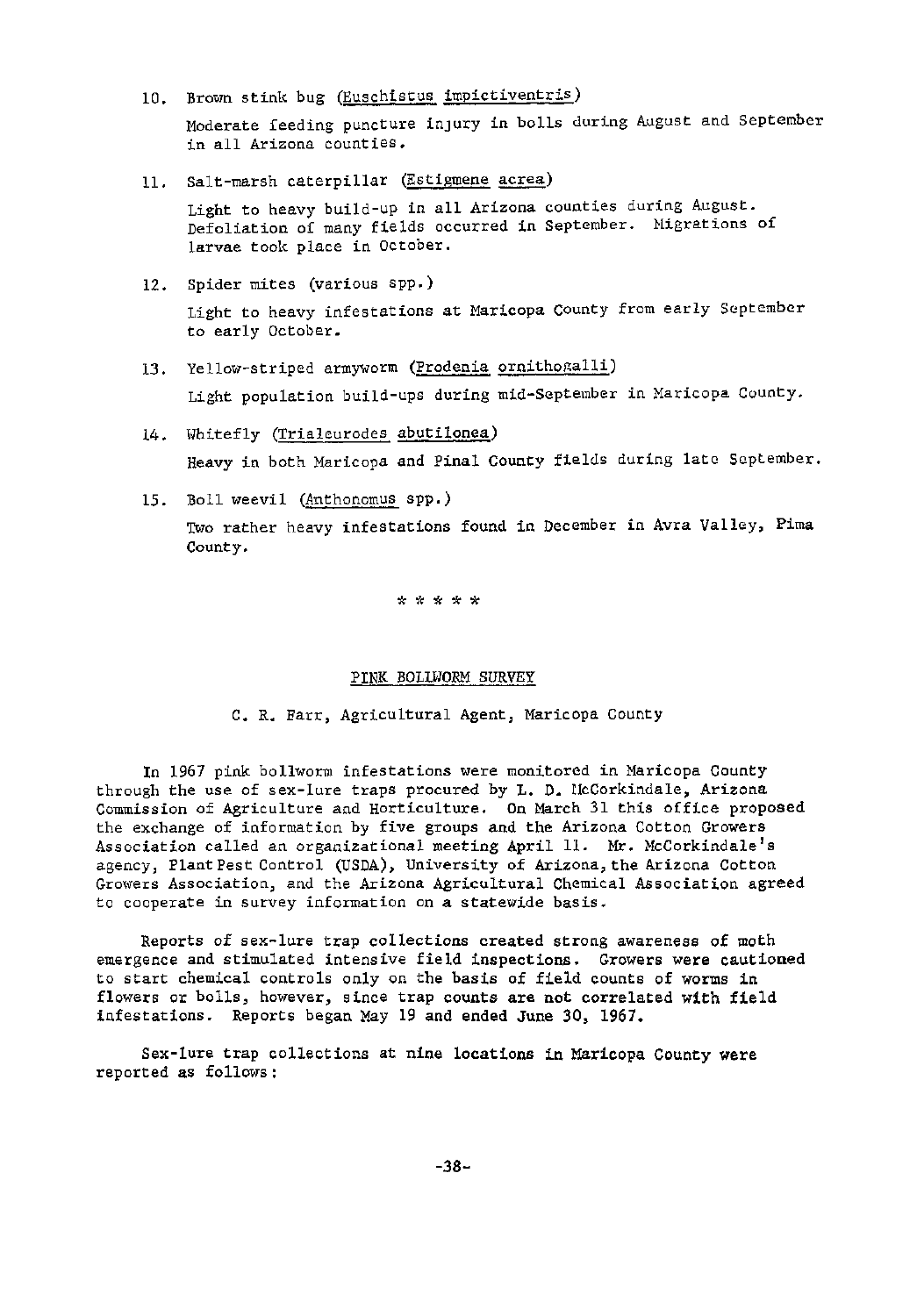| PINK BOLLWORM COLLECTIONS - TRAPS AND CAGES<br>REPORT DATES |                             |      |     |     |      |      |      |  |  |  |
|-------------------------------------------------------------|-----------------------------|------|-----|-----|------|------|------|--|--|--|
| SEX-LURE<br>TRAPS                                           | 5/19                        | 5/26 | 6/2 | 6/9 | 6/16 | 6/23 | 6/30 |  |  |  |
| Avondale                                                    | 2                           | 20   | 174 | 178 | 137  | 495  | 90   |  |  |  |
| Gilbert                                                     |                             | 78   | 305 | 477 | 258  | 211  | 11   |  |  |  |
| Harquahala V.                                               | 10                          | 19   | 9   | 47  | 48   | 80   | 40   |  |  |  |
| Laveen                                                      | 0                           | 20   | 107 | 95  | 229  | 12   | 13   |  |  |  |
| Liberty                                                     | 90                          | 632  | 256 | 860 | 745  | 726  | 115  |  |  |  |
| E. Mesa                                                     | 0                           | 183  | 85  | 282 | 751  | 298  | 17   |  |  |  |
| Peoria                                                      | 10                          | 389  | 533 | 263 | 8    |      | 2    |  |  |  |
| S. E. Phx.                                                  | $\rightarrow$ $\rightarrow$ | 3    | 9   | --  | --   | - -  | --   |  |  |  |
| Waddell                                                     | 4                           | 49   | - - | 89  | 36   | 30   | 54   |  |  |  |

## Additional observations were made at the Gilbert location where two cages were placed over cotton plants and infested flower counts were made before spraying began:

| <b>COUNTS</b>            |        |                 |         |      |                                                |        |                 |  |  |  |
|--------------------------|--------|-----------------|---------|------|------------------------------------------------|--------|-----------------|--|--|--|
|                          |        |                 |         |      | $5/19$ $5/26$ $6/2$ $6/9$ $6/16$ $6/23$ $6/30$ |        |                 |  |  |  |
| Sex-lure traps           |        | 78              |         |      | 305 477 258                                    | 211    |                 |  |  |  |
| Infested flowers/acre    | $\sim$ | $- -$           |         |      | and the second                                 | 620    | <b>Contract</b> |  |  |  |
| Case emergence - no/acre |        | $\rightarrow -$ | $- - -$ | 900. | - 3600                                         | - 1200 | -600            |  |  |  |

Insecticide applications commenced June 19 and continued at 6 to 7 day intervals through Sept. 21. Boll infestation never exceeded 5% and inspections both Sept. 20 and Oct. 5 showed 3% infestation of green bolls.

Insecticide fieldmen cooperated with this office in reporting infestations. Infested flower counts in various fields were reported for the week ending July 7 as follows:

# Fieldman Mumber larvae per acre B. Ashby Scottsdale/Chandler 3310, 140, 690, 140, 3450<br>II. Christenson Gilbert 415, 3175 ll. Christenson Gilbert<br>E. Huber 1952, Chandler, Gilbert 140, 1100, 140, 965, 1930, 2485 D. Kleinman Queen Creek 140, 0, 140, 0, 275, 140<br>R. Lanford Marinette 3310(L/S), 2900 (L/S), 14 R. Lanford Marinette 3310(L/S), 2900 (L/S), 140, 0 140, 140 W. Pilling Harquahala V. none, none 1930, 3035, 1795 R. Willis Chandler, Queen Creek 690, 550, 690, 550, 410

#### FIELD COUNTS OF FLOWER INFESTATIONS

In spite of widespread infestations, controls were generally very good w'th only 3 • 8% infestation of green bolls in mid-September. In a high percentage of cases, growers applied 14 or more insecticide applications with